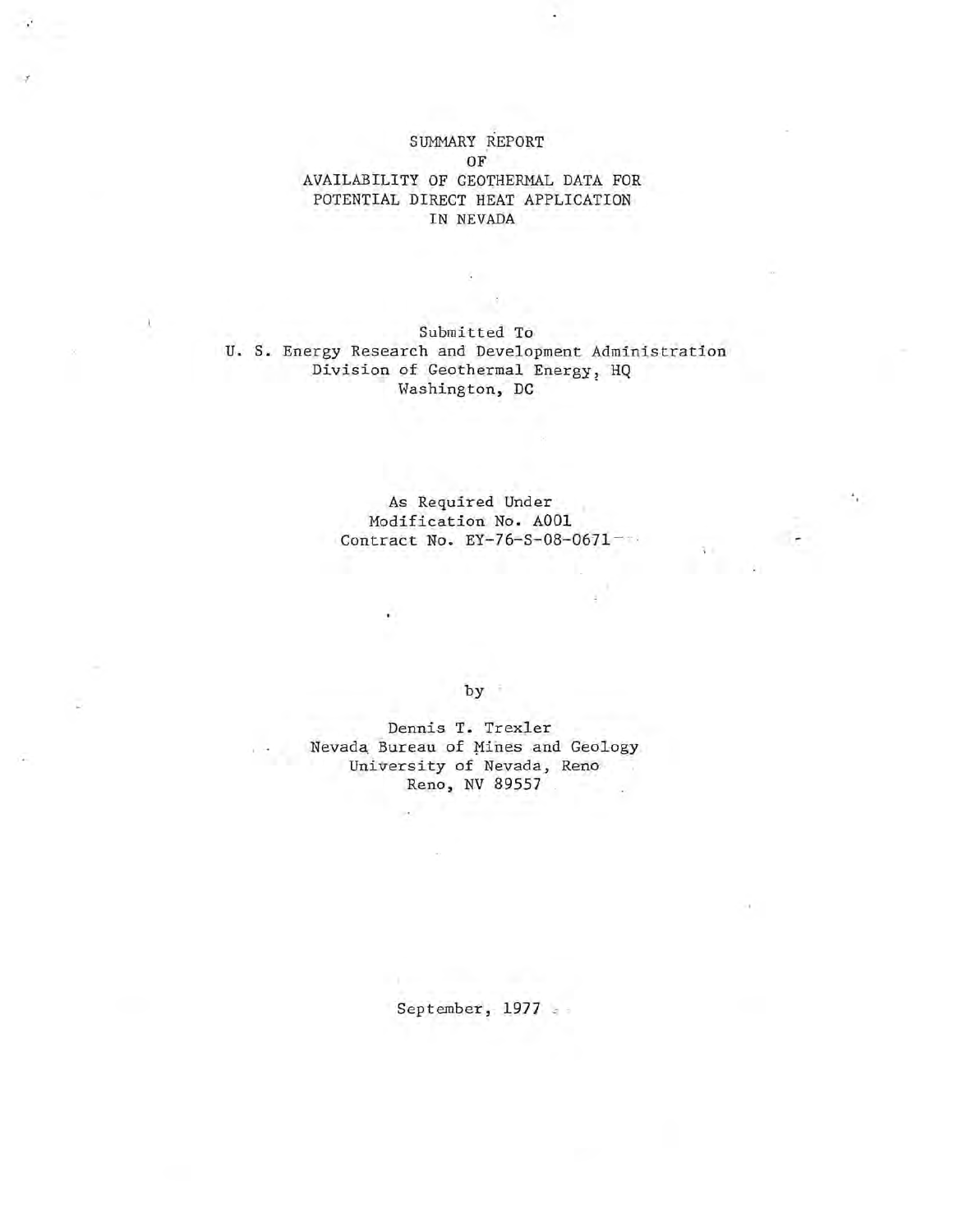#### INTRODUCTION

An assessment of available data on geothermal springs and wells was performed by first ascertaining which agencies both State and Federal maintain files which have water temperatures. The principle files are maintained by the Nevada Bureau of Mines and Geology, U. S. Geological Survey, and Water Resources Center - Desert Research Institute. The State Engineer's office maintains files of driller's logs. Requirements for completing driller's logs under subsection 5 states water temperature will be reported, if thermometer is unavailable an estimated temperature will be given as cold, warm or hot.

The second phase of the assessment of available data was to determine the quality of the data in each file. This was performed by inventory of files and by cross-correlating files by cursory examination. An estimate of the number of" entries in the Nevada Bureau of Mines and Geology (NBMG) file with inferredtemperatures that could be associated with confidence to replicate data was also made.

#### RESULTS

Geothermal data available on Nevada resides in several data banks. The principal sources are Nevada Bureau of Mines and Geology, U. S. Geological Survey, and Water Resource Center's Water Analysis Data System (WADS). + -

#### Table 1

Existing Data >20°C for Nevada in Principle Data Files

Entries -

| <b>NBMG</b>       | >1100  |
|-------------------|--------|
| U.S.G.S. GEOTHERM | 559    |
| WRC-DRI           | $250*$ |

\*Increasing because of data derived from Lawrence Livermore Laboratory uranium study in Nevada.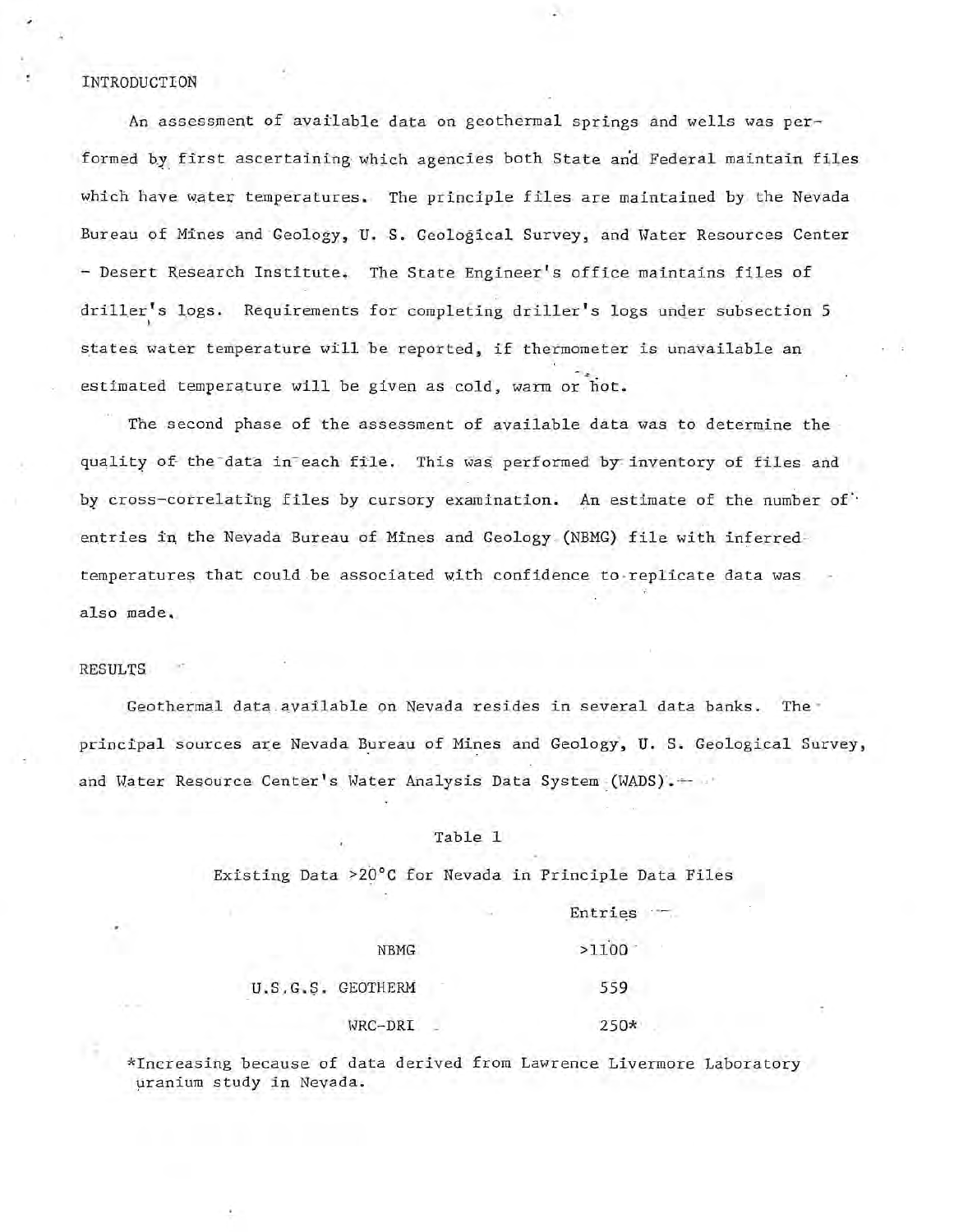At the inception of this study a cut-off temperature of 35°C was used. Subsequent discussion with ERDA, Division Geothermal Energy, HQ and Jim Swanson of the U. S. Geological Survey confirm that the cut-off temperature for geothermal waters for direct heat utilization is now 20°C. This lower value coincides with the Nevada Bureau of Mines and Geology's file and the . : U. S. Geological Surveys GEOTHERM file.

The inventory of existing data considered 35°C as the cut-off temperatureand the subsequent tables and figures were prepared using the 35°C criteria. The number of data sheets in the NBMG file (>1100) is a factor of 2 greater than the number of entries (538) using the 35°C cut-off temperature. This factor probably applies to all parameters considered in-this evaluation.

Data in the NBMG file for springs and wells >35°C were inventoried and such parameters as the completeness of the data, chemical analyses, flow rate-(discharge) and depth of wells was considered. Table 2, (shown graphically in . Figure 1) provides a tabular listing by county of data in the NBMG file.

Table 2 indicates that 78 percent of all springs and a slightly higher. proportion of the wells (87%) have measured temperatures. Approximately onehalf of all entries (51%) have chemical analyses. Approximately 50 percent of the entries have ancillary data such as flow rate, well depth and other remarks, 52%, 49% and 48% respectively.

A comparison was made between the NBMG geothermal file and the U.S. Geological Survey, Conservation Division, Geothermal Land Classification Map to ascertain the quality of data contained in separate data files. Table  $3$  is a comparison of the NBMG geothermal file and data presented on U. S. Geological Survey, Conservation Division, Geothermal Land Classification Map. Of the 196. springs and wells located on the Land Classification Map, 31 springs and 2 wells have disagreement in location, temperatures and/or type of occurrence, i.e.

2.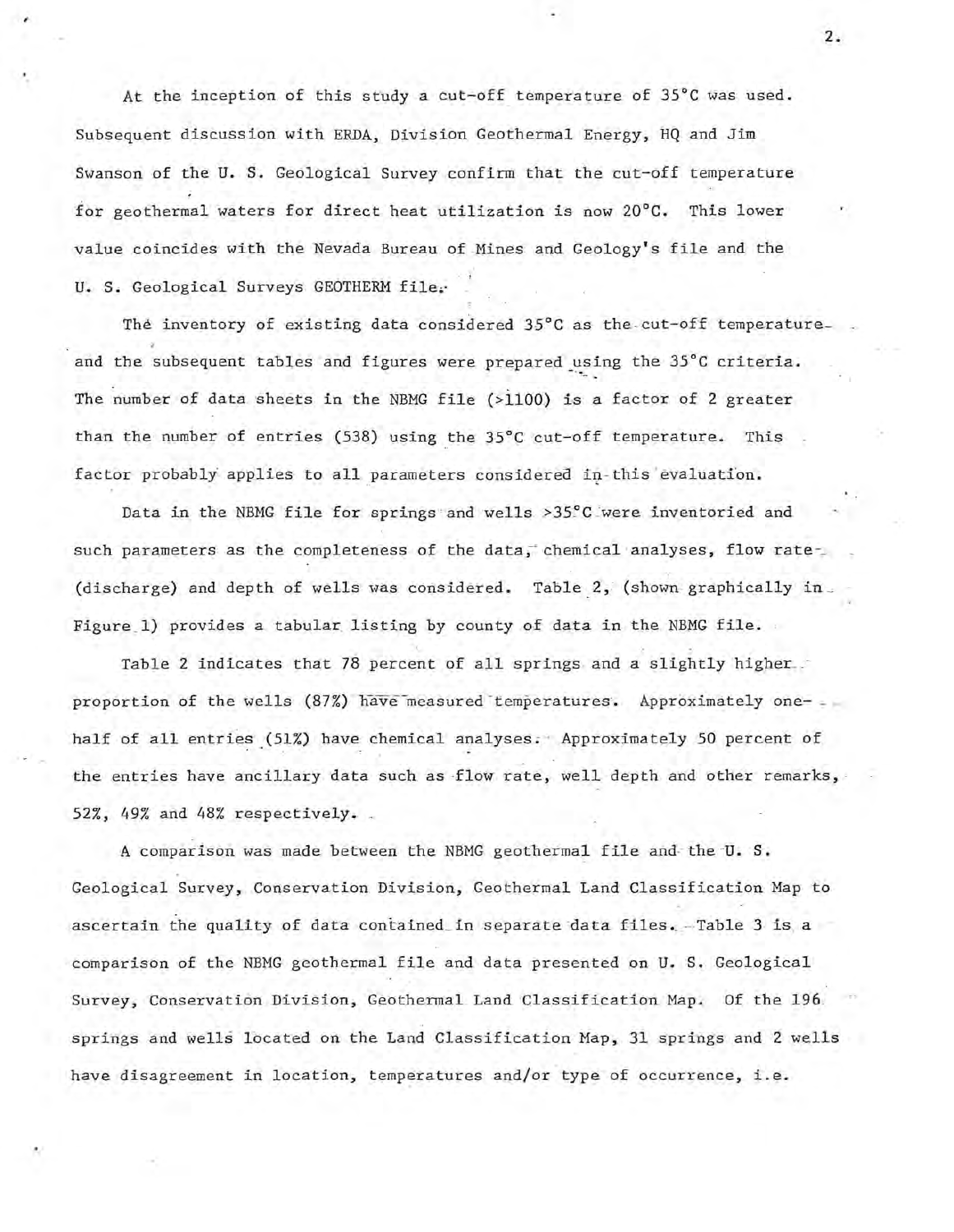#### GEOTHERMAL DATA STATEWIDE WITH TEMPERATURES >35°C OR INDICATED AS HOT OR WARM

 $\overline{\phantom{a}}$ 

l st

| County      | Spring              | Well         | Total<br>Data Sheets | Chem.<br>Analysis |                 | Flow<br>Rate     | Depth          | Other           |  |
|-------------|---------------------|--------------|----------------------|-------------------|-----------------|------------------|----------------|-----------------|--|
| Carson City | $2(1)*$             | $3(1)*$      | 7                    |                   | $\frac{1}{4}$   | $\mathbf 1$      | $\sqrt{2}$     | $\mathbf 1$     |  |
| Churchill   | 5(11)               | 10(2)        | 28                   |                   | 5               | 10               | 8              | 23 <sub>2</sub> |  |
| Clark       | (5)                 | $\mathbf{3}$ | 8                    |                   | $\overline{2}$  | $\mathbf 0$      | 3              | $\overline{4}$  |  |
| Douglas     | $6\overline{6}$     | $\mathbf{I}$ | $\mathbf{Z}$         |                   | 5               | 3                | ı              | 5               |  |
| Elko        | 36(13)              | 5(3)         | 57                   |                   | 18              | 23               | $\overline{7}$ | 35              |  |
| Esmeralda   | $\overline{7}$      | 1(1)         | 9                    |                   | 4               | 4                | $\overline{c}$ | 6               |  |
| Eureka      | 33                  | 9            | 42                   |                   | 24              | 22               | 5              | 22              |  |
| Humboldt    | 55(11)              | 13           | 79                   |                   | 46              | 31               | 9              | 40              |  |
| Lander      | 22(4)               | 5            | 31                   |                   | 16              | 16               | $\mathbf{2}$   | 21              |  |
| Lincoln     | 4(1)                | 4(4)         | 13                   |                   | $\overline{7}$  | $\overline{2}$   | 5              | 6               |  |
| Lyon        | 4                   | 11(4)        | 19                   |                   | 12              | $\boldsymbol{6}$ | 10             | 7               |  |
| Mineral     | 4(1)                | 6(1)<br>T.   | 12                   |                   | $\frac{7}{2}$   | 4                | $\overline{2}$ | $\mathbf{3}$    |  |
| Nye         | 53(9)               | 20(2)        | 84                   |                   | 38              | 47               | 18             | 32              |  |
| Pershing    | 27(5)               | 6(1)         | 39                   |                   | 19 <sup>2</sup> | 14               | $\sqrt{2}$     | 21              |  |
| Storey.     | 1(mine)             |              | $\mathbf 1$          |                   |                 |                  |                | $\mathbf{1}$    |  |
| Washoe      | 26(18)              | 45(2)        | 91                   | 그동                | 65              | 11               | 4              | 30              |  |
| White Pine  | 7(3)                | 1            | 11                   |                   | 3               | 5                | 1              | 3               |  |
| Total       | $292(82) - 143(21)$ |              | 538                  |                   |                 | $275 - 199$      | 81             | 260             |  |

- 18

\* Temperature indicated as Hot or Warm 

Oh.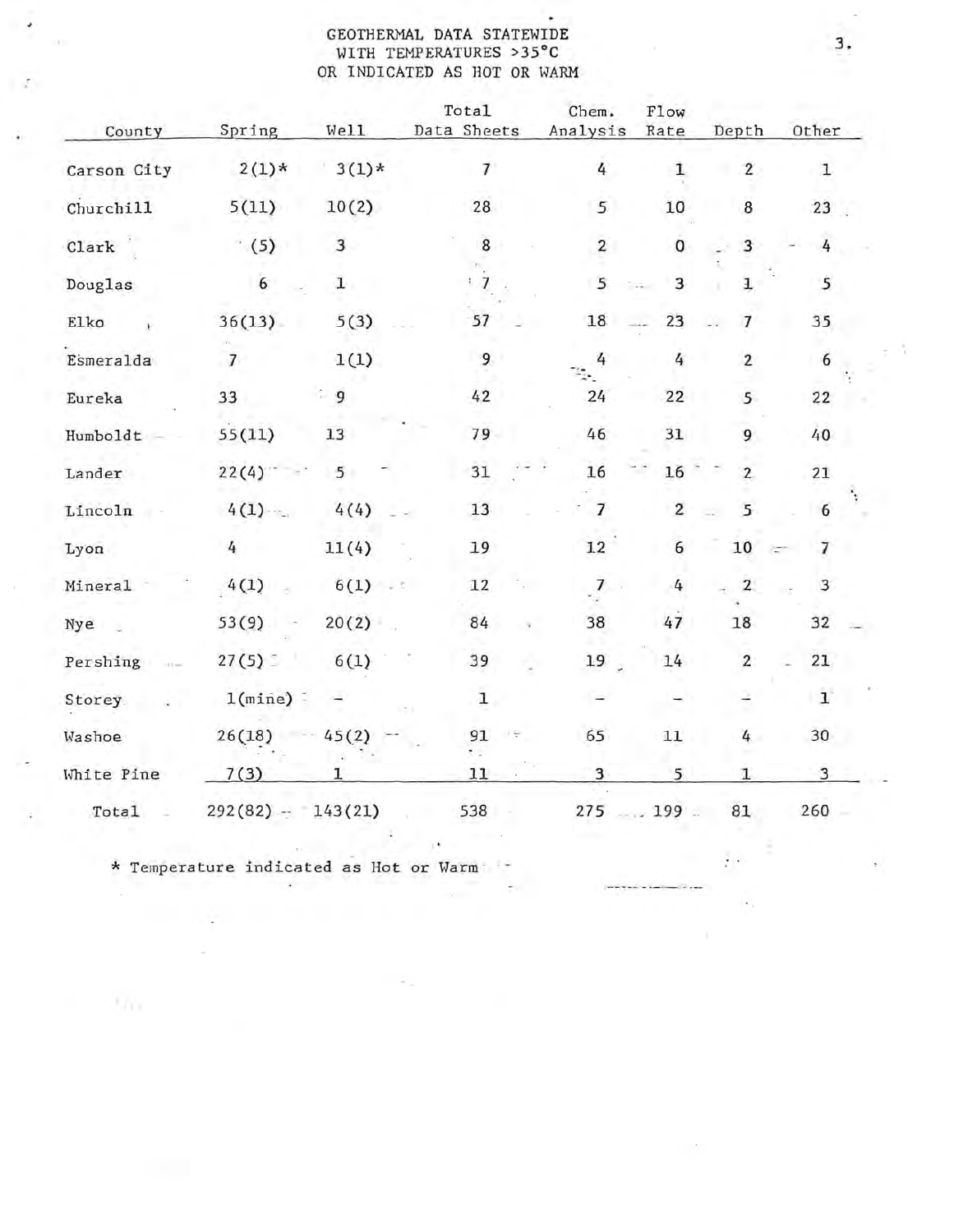

the l



NBMG DATA >35°C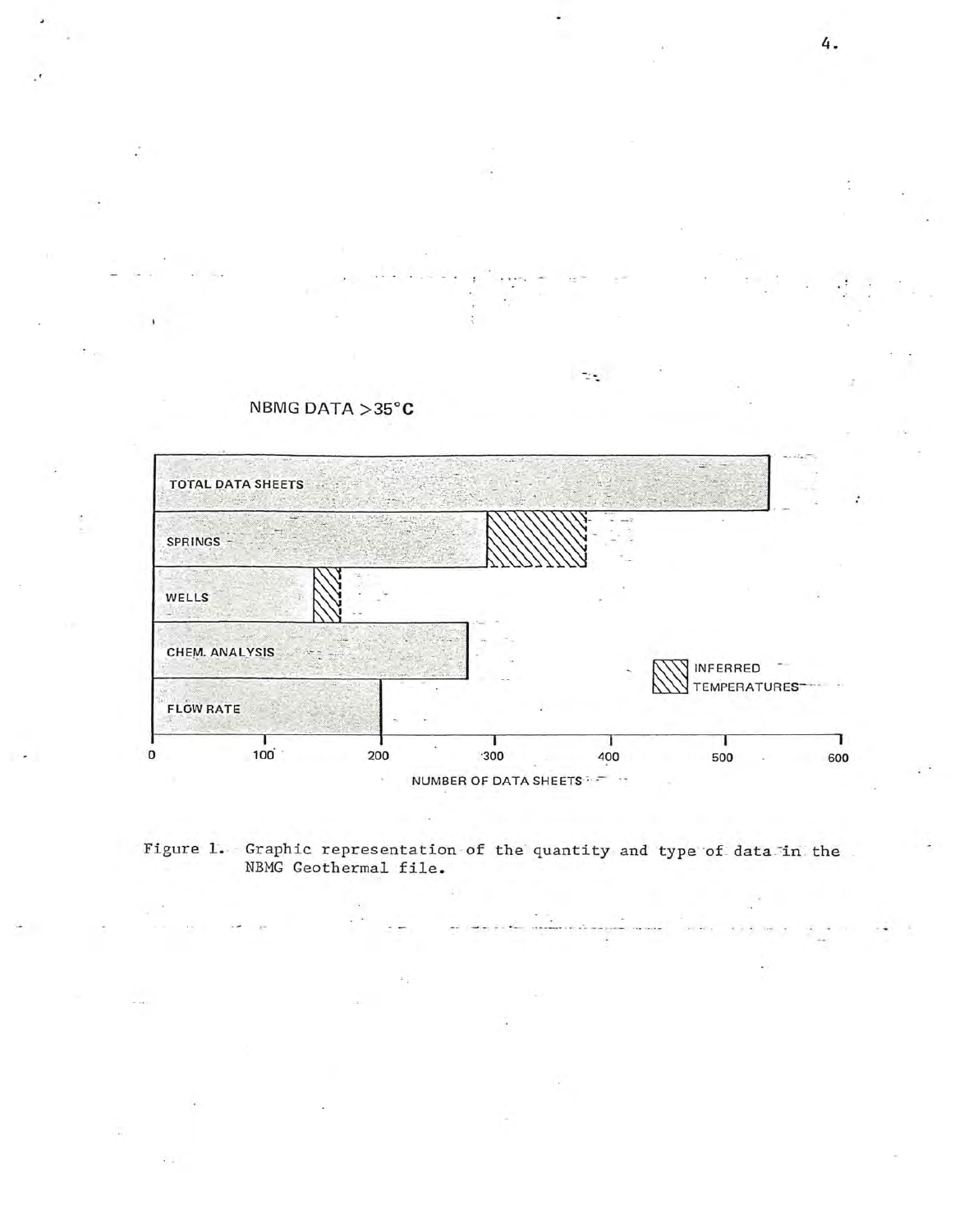#### TABLE 3

## COMPARISON OF NBMG AND U.S.G.S • CONSERVATION DIVISION GEOTHERMAL LAND CLASSIFICATION MAP

Y

| ž,          | ${\tt NBMG}$             |                 | <b>USGS</b><br>Geothermal Land Classification |                         |  |
|-------------|--------------------------|-----------------|-----------------------------------------------|-------------------------|--|
| County      | Spring                   | We11            | Spring                                        | Well                    |  |
| Carson City |                          | $2(1)*$ $3(1)*$ | $1(1)*$                                       |                         |  |
| Churchill   | 5(11)                    | 10(2)           | 3(5)                                          |                         |  |
| Clark'      | (5)                      | 3               | (3)                                           | $\overline{2}$          |  |
| Douglas     | 6                        | $\mathbf{I}$    | 2(2)                                          |                         |  |
| Elko        | 36(13)                   | 5(3)            | 15(8)                                         | $1(1)*$                 |  |
| Esmeralda   | $\overline{\mathcal{L}}$ | 1(1)            | 2(2)                                          | $\mathbf{1}$            |  |
| Eureka-     | $33 - 7$                 | 9               | $11(2)$ :                                     |                         |  |
| Humboldt    | $55(11)$ -               | 13              | $18(11)$ $-$                                  | 5(1)                    |  |
| Lander      | 22(4)                    | 5               | 8(5)                                          | ${\bf 1}$               |  |
| Lincoln     | 4(1)                     | $4(4)$ –        | $\overline{2}$                                | $\overline{\mathbf{3}}$ |  |
| Lyon        | 4                        | $11(4) -$       | 2(4)                                          |                         |  |
| Mineral     | 4(1)                     | 6(1)            | 2(1)                                          | $\overline{2}$          |  |
| $Nye -$     | $53(9)$ —                | $20(2) =$       | 10(8)                                         | 7 <sup>1</sup>          |  |
| Pershing    | 27(5)                    | $6(1)$ $-4$     | 7(3)                                          | 4                       |  |
| Storey      | 1(mine)                  |                 | $\mathbf 1$                                   |                         |  |
| Washoe ·    |                          | $26(18)$ 45(2)  | 10(4)                                         | $\overline{7}$          |  |
| White Pine  | 7(3)                     | 1.              | 5(3)                                          |                         |  |
| Total       | 292(82)                  | 143(21)         | 99(62)                                        | 33(2)                   |  |

\*Temperature indicated as hot or warm  $-$ 

 $\mathbf{Y}$ 

 $\gamma$  and

 $\mathcal{L}(\mathcal{X})$ 

...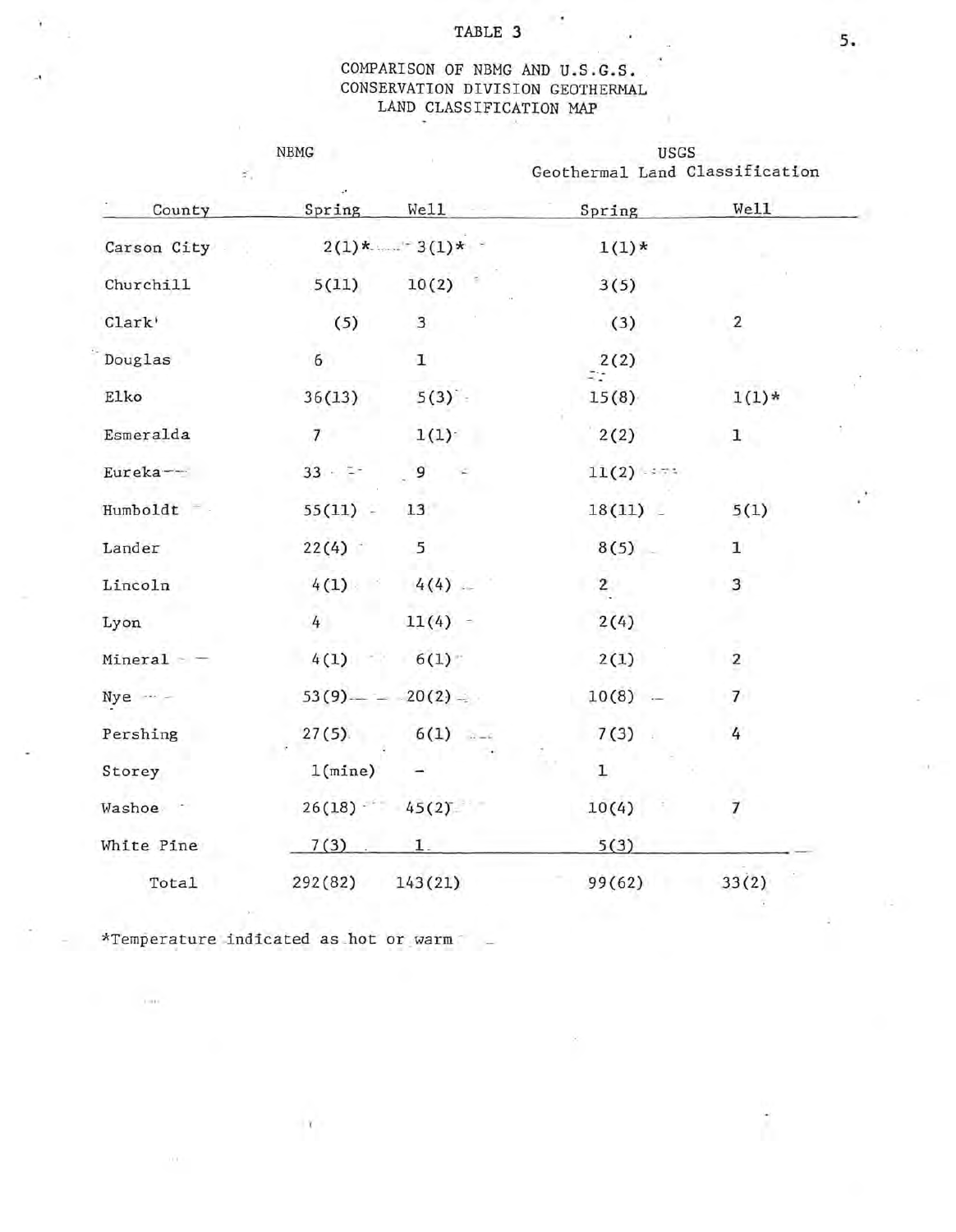spring or well. Twelve of the 31 springs have disagreement in location and 7 have disagreement in temperature. Three springs on the USGS map are wells in the NBMG geothermal files and 2 wells in Las Vegas Valley are apparently mislocated on the map. -

It is apparent from the above comparison that many discrepancies between various sources of geothermal information exist. - A further analysis was made on data within the NBMG geothermal file to ascertain the amount of additional data that will have to be generated to make the assessment of potential geothermal energy for direct utilization and production of a complete and comprehensive map. A cursory examination of those springs and wells which had inferredtemperatures (hot or warm) was made to determine if they were replicate data and had measured temperatures or if they are located in an area which-has measured temperatures. The findings of this cursory examination are presentedin Appendix A. A total of 103 springs and wells within the NBMG geothermal file have inferred temperatures of these approximately 75 percent could not be associated with other data sheets with confidence. Further research, consulting the original references, large scale maps and in some cases field measurement of temperature will have to be made.

Considerable research and cross-referencing and correlation of existing  $$ data will have to be made on the Waring data to validate the location and when temperatures of the described springs. There are approximately 30 data sheets in the NBMG geothermal file which are Waring references and will require further research to confirm the locations so that duplicate data or mislocated springs .... will not be included.

Duplication between NBMG data and that contained in GEOTHERM will probably not exceed 30 percent.  $-$  All data on water with temperatures >20°C in the U. S. -Geological Survey's Water Resources Division computer-file have been incorporated

**6.**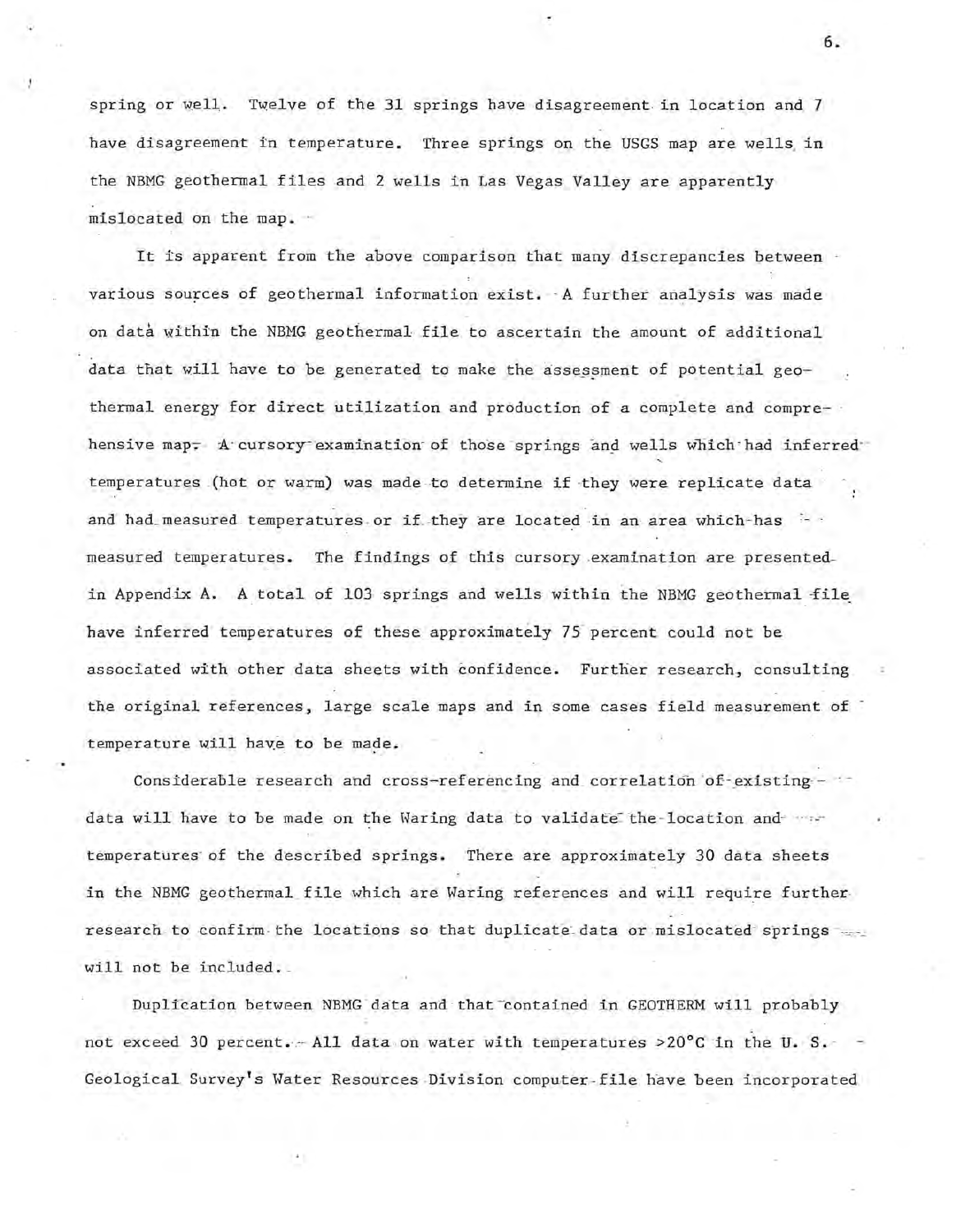into GEOTHERM. The NBMG file contains only data of the Water Resources Division file that has been published or used in open-file reports. Also GEOTHERM contains many entries which are from the personal files- of Don White, **U. S.**  Geological Survey, Menlo Park. These data do not reside in the NBMG file.

 $\pm$   $\pm$ 

to.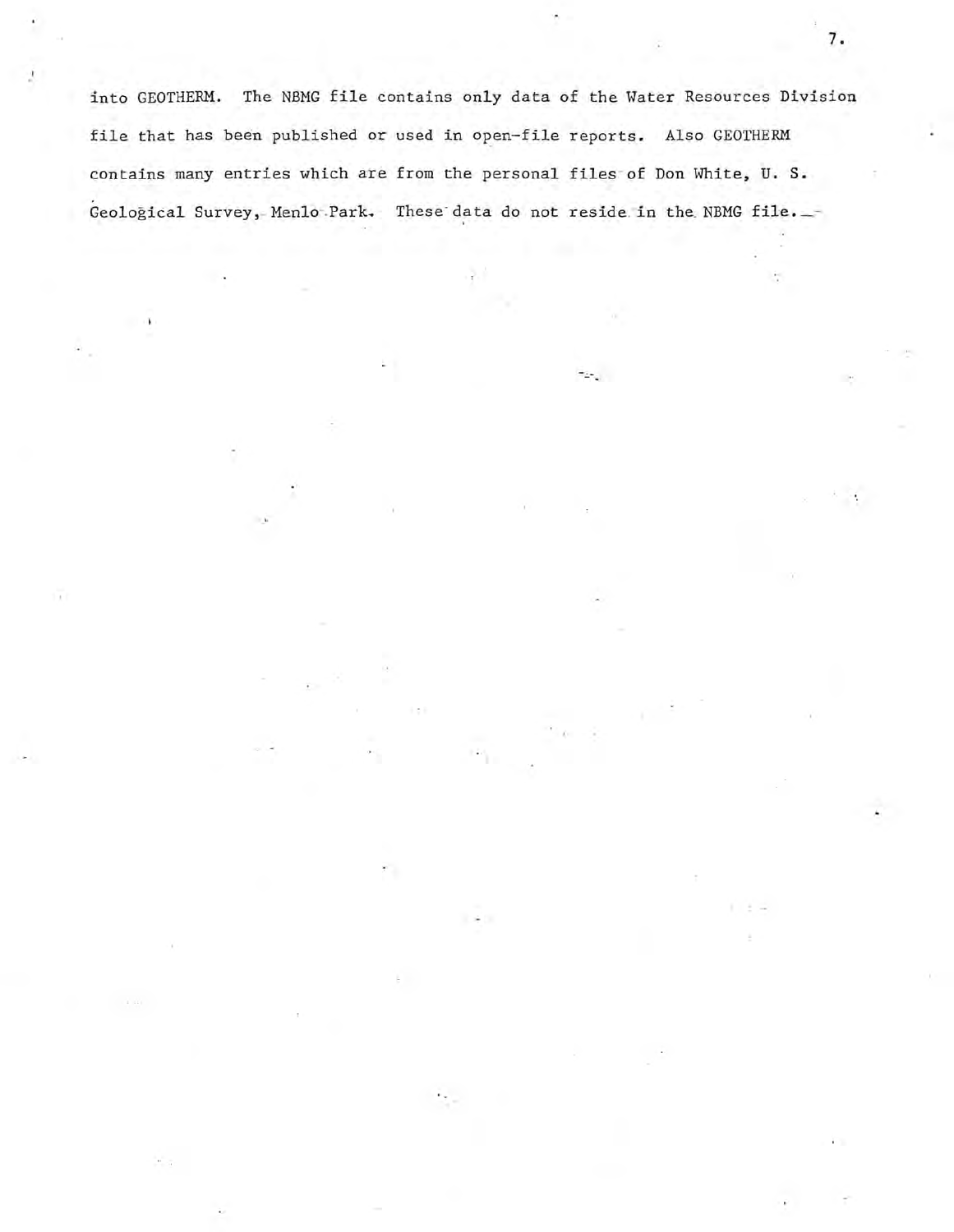## APPENDIX A

∵.

ł,

Examination of 103 Springs and Wells with Inferred Temperatures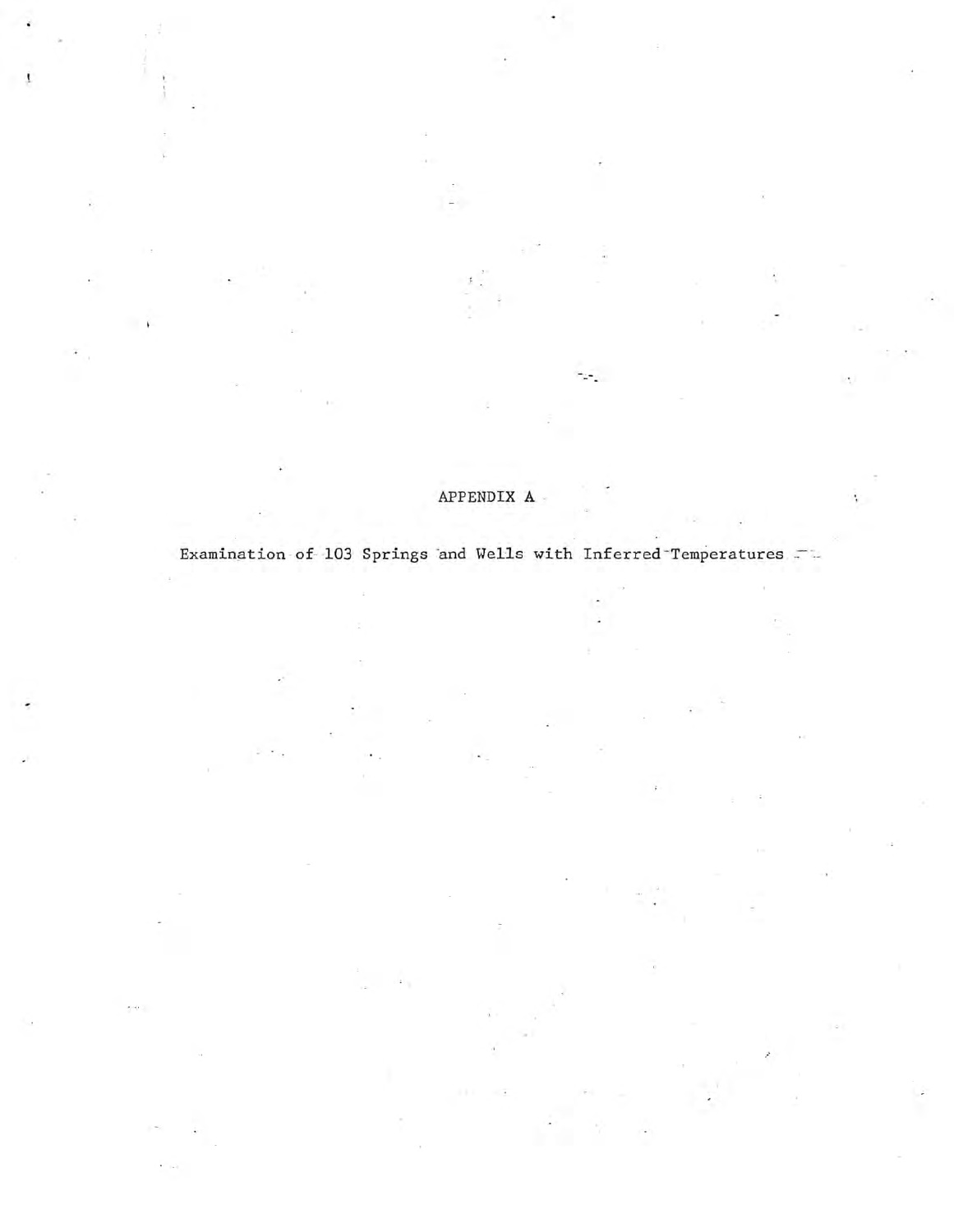#### NOTES ON INDICATED TEMPERATURES

#### Carson City

 $\mathbf{I}$ 

#### Well 6C

Wells in same section have 112°F Temp.

Churchill

÷

| Spring $13 - -$ | Waring, general-location-                          |
|-----------------|----------------------------------------------------|
| Spring(M)14     | No data                                            |
| Spring 15       | Waring general location                            |
| Spring 17       | Waring, appears to be Dixie-Hot Spring >100°F-     |
| Spring 33       | Waring, no data                                    |
| Well 36         | Drill Hole to 3700' Temp. probably exceeds 100°F - |
| Spring 49       | Waring, probably incorrectly located               |

#### Clark

| Spring 12    |                                       | If same as Spring 11 Temp=90ºF Discharge-3240gpm |  |
|--------------|---------------------------------------|--------------------------------------------------|--|
| Spring $36-$ |                                       | Apparently 81°F from adjoining data w/same name  |  |
|              | Springs 95,96,97 No correlative data- |                                                  |  |

-5.

#### Elko

| Spring $26 - 2$ | Same location as Spring 25 Temp=194°F    |  |
|-----------------|------------------------------------------|--|
| Well 29.        | Same location as Well 28 Temp=138°F      |  |
| Spring 31       | No correlative data                      |  |
| Spring $38 - z$ | No correlative data                      |  |
| Wells $41,44$   | No correlative data-                     |  |
| Spring 55       | Spring 2 miles away Temp=102°F_          |  |
| Spring $62 - 4$ | Spring in same section 70°F              |  |
| Spring $63 - 4$ | No correlative data -                    |  |
| Wells 70,71,72  | Encountered hot water and were abandoned |  |
| Springs $74,75$ | No correlative data                      |  |
| Spring 78       | No correlative data                      |  |
| Springs 87,88.  | Are located near Spring 86 Temp=149°F    |  |

Esmeralda·

Humboldt

 $+1+$ 

 $\mathcal{F}_\mathrm{c} = \mathcal{F}_\mathrm{c}$ 

| Spring 12        | Other spring and wells in area 200°F                    |
|------------------|---------------------------------------------------------|
| Springs $19,20$  | No correlative data. _ _                                |
|                  | Springs 41,42,55 Waring ref. Location uncertain         |
| $Spring-61 =$    | Waring ref. Location uncertain -                        |
| Spring $72 - 7$  | In Double Hot Springs area probably >94°F               |
|                  | Springs 87,89. Location uncertain. No correlative data- |
| $Spring 27 - 27$ | Well in same sect. $85^{\circ}$ F <sup>-1</sup>         |
| Spring $29 - 7$  | Waring, location uncertain                              |
| Spring $32 - 7$  | Waring, location uncertain. Indicated as hot-<br>- 2    |
| Spring 43.       | Waring, location uncertain. Indicated as hot            |
|                  |                                                         |

, .

÷.

Well 12 No correlative data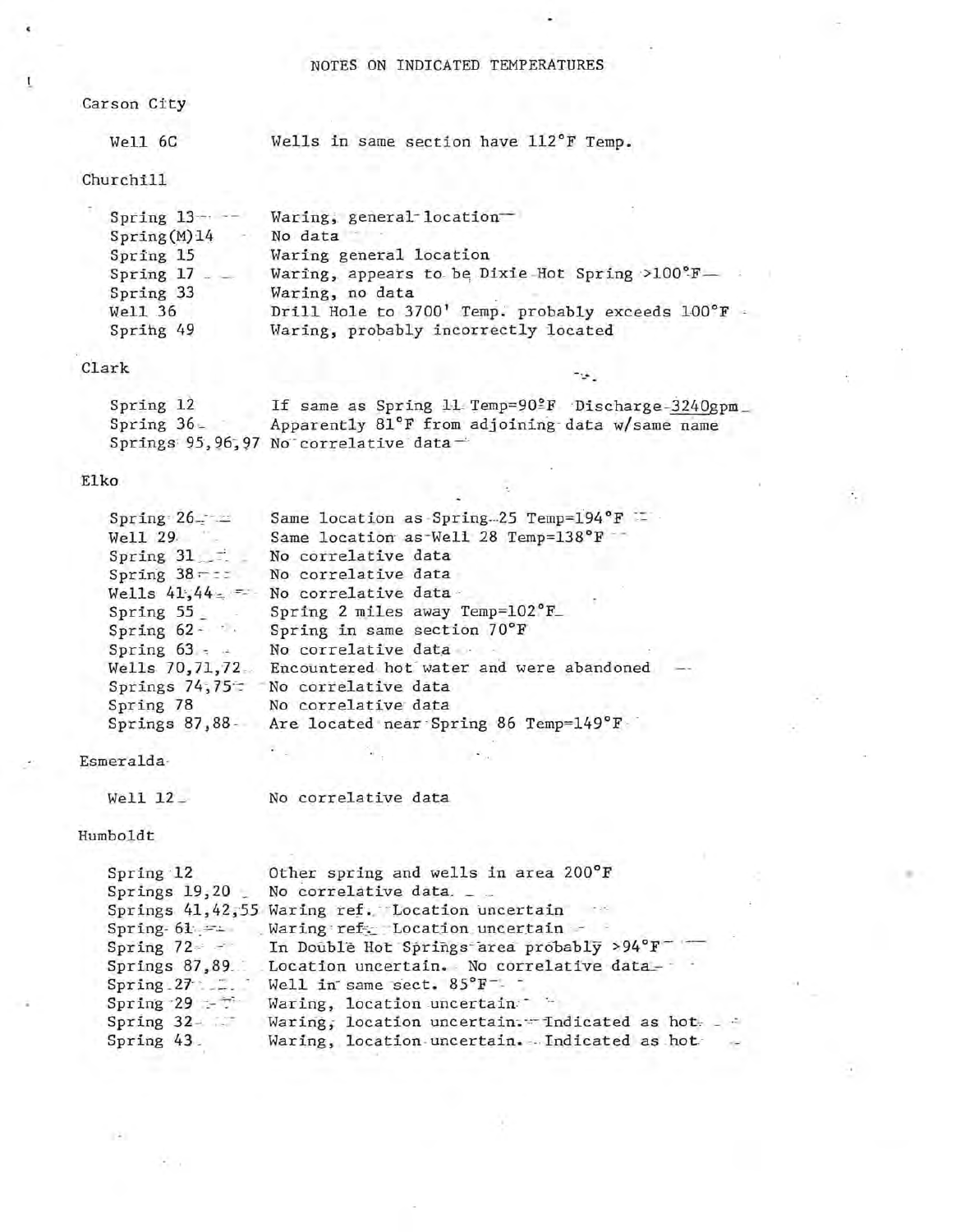### Lincoln

î.

|             | Wells $12, 17, 20, 21$ Wells in area generally <90°F |
|-------------|------------------------------------------------------|
| Spring 50   | No correlative data                                  |
| Wells 37-42 | Other wells in area >100°F                           |

#### Mineral

| Spring $1 -$ | Waring location uncertain. Indicated as warm |  |
|--------------|----------------------------------------------|--|
| $Well1$ $2$  | No correlative data -                        |  |

### Nye

Ù

| Spring 1        | No correlative data                                  |
|-----------------|------------------------------------------------------|
| Spring $5,11$ - | >100°F personal knowledge                            |
| Spring 27-      | Probably <94°F from nearby data                      |
| Spring 32       | No correlative data                                  |
| Well 39         | In Darrough Hot Spring area. Hot water cemented off. |
| Spring 45       | Waring, location uncertain                           |
| Well 101        | No correlative data-                                 |
| $Spring-102 =$  | Waring, location uncertain. No temp.                 |
| Springs 113,114 | No data.                                             |

 $\sim$ 

72

 $\mathcal{A}_{\mathcal{A}}$  .

s

c.

## Pershing

| Spring $42$  | No data from nearby springs                                              |  |
|--------------|--------------------------------------------------------------------------|--|
| $Spring 13-$ | Numerous springs, Waring location vague                                  |  |
| Spring 25    | No data: Location questionable                                           |  |
|              | Springs $36,38--$ Probably >94°F, in area of high temp. Drill hole 41B - |  |
|              | >100°F near spring $w/141°F$ .                                           |  |

Washoe ......

| Spring 7                    | >190°F Steamboat Springs area                       |
|-----------------------------|-----------------------------------------------------|
|                             |                                                     |
| Spring 9                    | >190°F Steamboat Springs area                       |
| Spring 26                   | Waring, location uncertain.                         |
| Spring 27                   | No data, map ref.                                   |
| Spring $28 \div$            | Waring, location uncertain.                         |
|                             | Springs 30,31= = Waring, no data -                  |
| $Spring 33 - 722$           | Waring, no data                                     |
| Spring 34 Waring, no data   |                                                     |
| Spring 36. Waring, no data. |                                                     |
|                             | Spring 38 No correlative temp. data                 |
|                             | Spring 39  Waring, no data                          |
| Spring $40 - -$             | Waring, no data :                                   |
|                             | Spring $46 - -$ Waring, no data                     |
|                             | Springs 55,56 - Adjacent springs and wells >100°F = |
| Well 57                     |                                                     |
| Spring 94                   | $>100^{\circ}$ F Garside                            |
| $We11 95 - 75$              | ?>100°F by association in Moana area ==             |
| Well $98 - 5$               | >100°F north of Steamboat Springs                   |
| $Spring-123$                | Remarks indicate boiling mud                        |
|                             |                                                     |

White Pine ' -

g.

| Spring 17  | $\leq$   | Waring, poor location, no data === |
|------------|----------|------------------------------------|
| Spring 27  |          | Waring, poor location, no data.    |
| Spring 38- | $\infty$ | Waring, poor location, no data     |

2.

 $\epsilon$  .  $\epsilon$